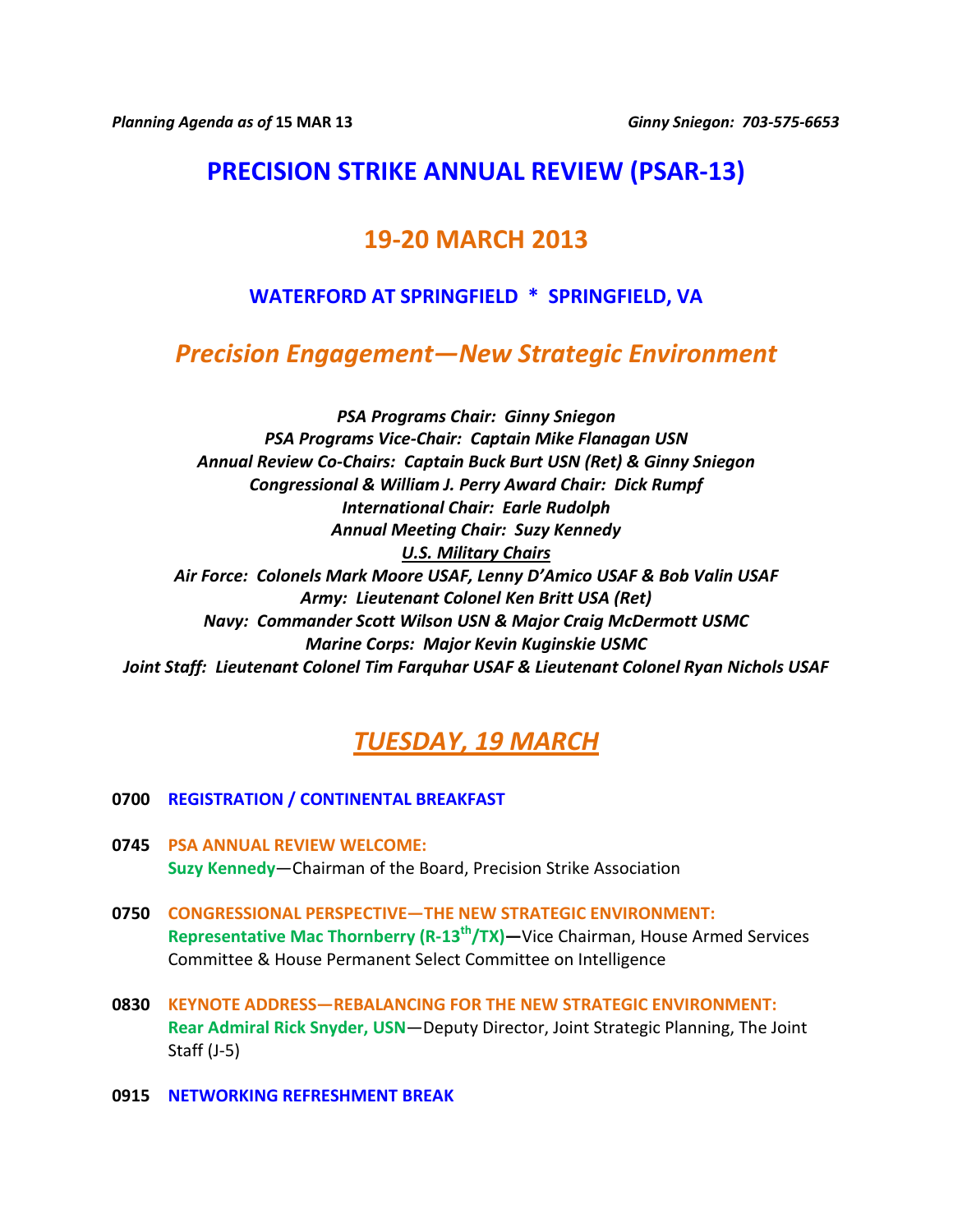**0935 PRECISION WEAPONS FOR TOMORROW'S STRATEGIC ENVIRONMENT: Rear Admiral Mat Winter, USN**—PEO for Unmanned Aviation and Strike Weapons, NAVAIR, Patuxent River, MD

#### **1015 QDR-14 PRECISION ENGAGEMENT INITIATIVES:**

**David Ochmanek**—Deputy Assistant Secretary of Defense for Force Development, Office of the Under Secretary of Defense for Policy, OSD

- **1045 NAVY & MARINE CORPS PRECISION WEAPONS SESSION: Co-Chair: Travis Smieja**—OPNAV N980W, Air to Ground Weapons Requirements **Co-Chair: Major Kevin Kuginskie, USMC**—Weapons Requirements Officer, HQ USMC
	- **Weapons Roadmap**

#### **1130 LUNCHEON & WILLIAM J. PERRY AWARD CEREMONY**

- **Luncheon—**von Sternberg Ballroom
- **PSA Chairman's Remarks: Suzy Kennedy**
- **Special Remarks: Dr. Paul Kaminski**—Chairman, Defense Science Board
- **Presentation of Seventeenth William J. Perry Award**
- **Award Recipient's Remarks**

#### **1245 AIR FORCE PRECISION WEAPONS SESSION:**

**Chair: Colonel Mark Moore, USAF —**Director, Combat Force Application (AF/A5R-C), Headquarters USAF

- **Air Force QDR-14 Perspectives Major General Steven Kwast, USAF—**Director, Air Force Quadrennial Defense Review, Office of the AF/CVA, Headquarters USAF
- **Air-Sea Battle Implementation Bill Dries**—Air Force Air-Sea Battle Team (AF/A5XS)

#### **1400 FUTURE JOINT FORCE DEVELOPMENT:**

**Gregory Knapp**—Vice Assistant Deputy Director, Joint Development in Joint & Coalition Warfighting (J-7), The Joint Staff

- **1440 REFRESHMENT BREAK**
- **1500 S&T INITIATIVES FOR THE ASIA-PACIFIC REGION: Al Shaffer**—Acting Assistant Secretary of Defense, Research & Engineering, OSD
- **1545 TECHNOLOGY AND NATIONAL SECURITY POLICY—C4ISR INTEGRATION: Dr. Linton Wells**—Director of Center for Technology & National Security Policy, National Defense University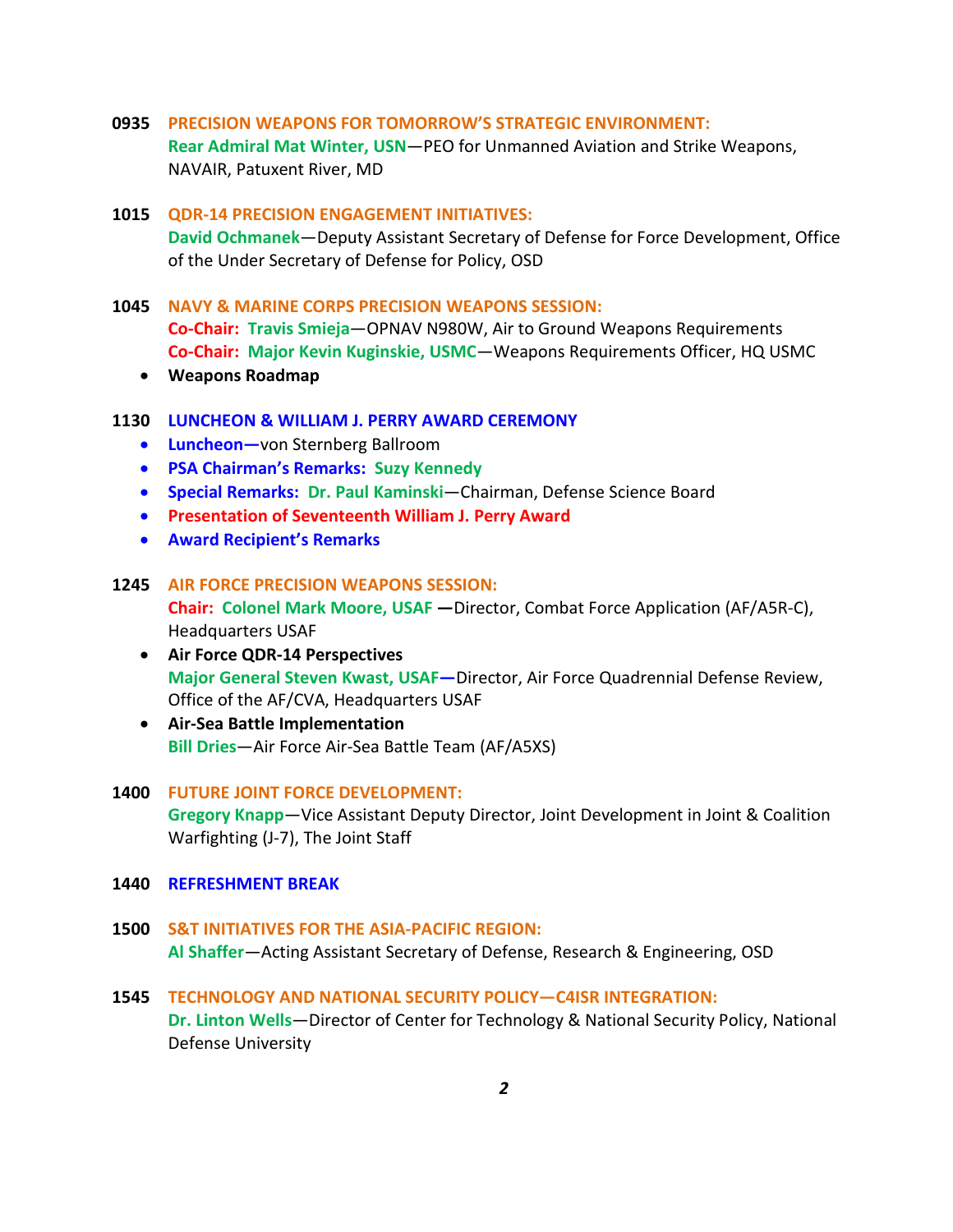- **1615 MID- AND FAR-TERM CHALLENGES FOR PRECISION ENGAGEMENT—AN ARMY ACQUISITION PERSPECTIVE: Colonel Dave Rice, USA (Ret)**—Former Program Manager for Precision Fires, Rockets and Missiles (PFRMS)
- **1700 EVENING RECEPTION WITH HEAVY HORS D'OEUVRES & INFORMAL ANNUAL MEETING Suzy Kennedy**—**Annual Meeting Chair**

## *WEDNESDAY, 20 MARCH*

- **0715 REGISTRATION / CONTINENTAL BREAKFAST**
- **0800 KEYNOTE ADDRESS—ACQUISITION OPPORTUNITIES IN MEETING PRECISION STRIKE CHALLENGES IN THE NEW STRATEGIC ENVIRONMENT: Honorable Frank Kendall**—Under Secretary of Defense (Acquisition, Technology & Logistics)
- **0845 USSOCOM'S PERSPECTIVE ON DELIVERING PRECISION STRIKE CAPABILITIES: Colonel Michael Schmidt, USAF**—PEO for Fixed Wing (SORDAC-PEO/FW), U.S. Special Operations Command
- **0930 NETWORKING REFRESHMENT BREAK**
- **1000 ARMY PRECISION WEAPONS SESSION: Chair: Lieutenant Colonel Kenneth Britt, USA (Ret)—**Senior Analyst for the Force Development Fires Division, HQ Department of the Army
	- **Long Range Precision Fires Colonel Gary Stephens, USA**—Precision Fires Rockets & Missiles, PEO Missiles & Space
	- **The Need for Non-precision, Near-precision & Precision Fires within the Army portfolio Lieutenant Colonel Nate Fischer, USA**—Close Strike Systems Team Chief, HQDA G8
	- **Maneuver Precision Missiles—TOW, Javelin & LMAMS Mr. David Hicks**—Department of the Army System Coordinator, Assistant Secretary of the Army (Acquisition, Logistics & Technology)
- **1130 LUNCHEON – von Sternberg Ballroom**
- **1200 LUNCHEON ADDRESS—DEFENDING AMERICA'S SHINING CITY ON A HILL: Dr. Peter Huessy**—President, GeoStrategic Analysis
- **1245 BE CAREFUL WHAT YOU WISH FOR: Rear Admiral Bert Johnston, USN (Ret)**—former Vice Commander at NAVAIR